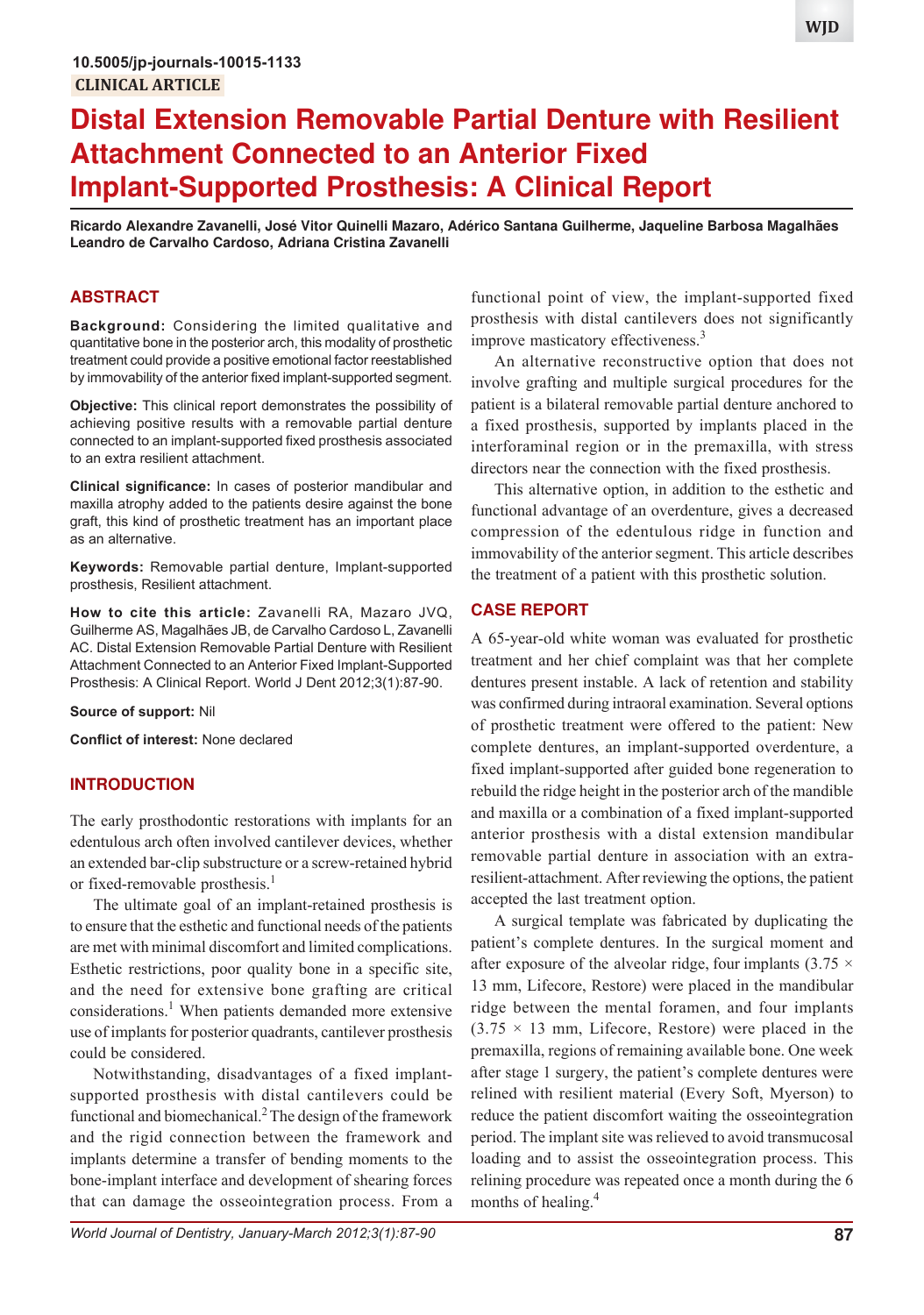After 6 months healing, the following procedure was followed (Figs 1 to 7):

- 1. At the second stage surgery, expose the implants and insert the healing abutments, reline the patient's dentures with the healing abutments in position.
- 2. After additional healing time, remove the healing abutments and place conical impression copings on the implants to make the initial impression using a custom tray. Attach the conical laboratory analogs and make the superior and inferior cast in dental stone.
- 3. Construct an individual tray over the initial stone cast to make the definitive impression. Place square impression copings (pick-up) on the implants and make the definitive superior and inferior impression using polieter material (Impregum, Espe). Attach the laboratory analogs, put artificial gingiva and make the definitive superior and inferior cast to improve dental stone. Replace the healing abutments and dismiss the patient.



**Fig. 1:** Cast model mounted at semiadjustable articulator

- 4. Mount the maxillary definitive cast in a semiadjustable articulator using a face-bow record. Make a centric relation and mount the mandibular definitive cast in the articulator.
- 5. Wax-up and mount the superior and inferior teeth and make an impression putty index. This index is used to guide the dental technician when he is waxing the infrastructure.
- 6. Functional prove of the teeth verifying occlusion and esthetics.
- 7. Constructed the infrastructure with wax using UCLA abutments and verifying the adequate space with the index to the esthetics. Align and attach with a wax and using a surveyor, a castable ERA attachment.
- 8. Sprue, invest, cast, fit and polishes the infrastructure (obtained with titanium casting procedure) and fits onto the top of the implants. Prove this framework in the mouth to verify the framework adaptation.
- 9. Duplicate the definitive cast with the superstructure in position to obtain the removable framework. Wax the



**Fig. 3:** Superior view of the maxilla prosthesis together with the extra resilient attachment



**Fig. 2:** Superior view of the maxilla prosthesis separate of the extra resilient attachment



**Fig. 4:** Aspect of both prosthesis

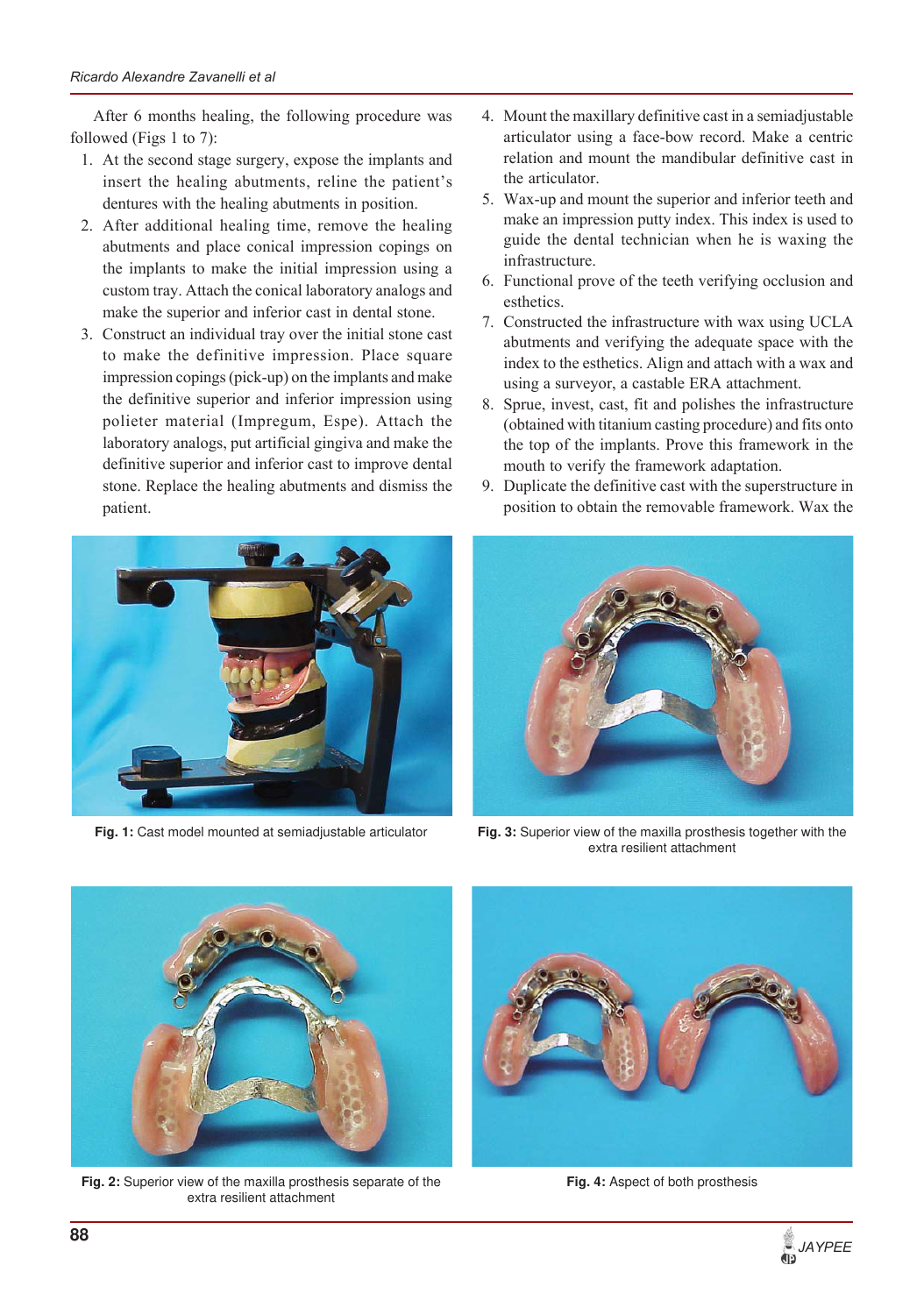removable partial framework on the refractory cast, then sprue, invest, cast, fit and polish it.

10. Use the index and waxed the anterior superior and inferior segment as a guide to stack the artificial teeth



**Fig. 5:** Occlusal aspect of the anterior implant-fixed prosthesis with the removable partial denture in position



**Fig. 6:** Occlusal aspects of both prostheses



**Fig. 7:** Final aspect of both prostheses in the articulator position

on the superstructure and develop the desired anatomy.

- 11. Reseat the maxillary and mandibular cast in the articulator and set the posterior teeth on the removable partial framework. Complete the wax-up for processing and invest, boil out, pack, process, recover and finish the removable partial denture.
- 12. Placed the anterior implant segment, fit the removable partial denture in the mouth and carefully adjust the occlusion. Placed the patrix pattern attachment in the matrix, set acrylic resin in the site of the removable denture attachment and maintain in occlusion still set. After set, remove the excess, polish and orientate the patient. Schedule follow-up visits of the patient.

## **DISCUSSION**

Implant restorations for edentulous patients may be planned as either fixed restorations, removable overdentures or combining anterior fixed segment with removable partial denture with resilient attachment.<sup>5</sup> Several factors should be considered when deciding between these treatment alternatives. They may grouped into factors related to: (a) the entire patient (preference, oral hygiene, medically debilitated, treatment complexities, economics), (b) both arches (bone presence, jaw relationship, previously placed hydroxyapatite, cantilever, interarch space, speech, congenital and acquired defects), (c) maxillary restorations (cantilever, excessive gag reflex, esthetics) and (d) mandibular restorations (denture-bearing mandible, knifeedge ridge, esthetics). $5$ 

The alternative option of prosthetic treatment used in this study provides an emotional component for some patients who presents anatomical limitations and do not like that their teeth are removable. This kind of prosthesis reestablished adequate support for the soft tissues. In addition, an improvement in chewing efficiency and function is observed.<sup>3</sup>

The use of extracoronal resilient attachment need a minimum of 4 mm of vertical height and the measurement should be made on the crest from the gingival papillae to the marginal ridge on the abutment tooth.<sup>6</sup> Measuring the axial wall of the tooth preparation of the working cast give an inaccurate measurement. In this case report, it was used the ERA castable resilient attachment (Sterngold-Implamed), and must be positioned far enough from the soft tissue for oral hygiene access and have enough clearance occlusally for the attachment and the supporting removable partial denture.

The advantage of removable partial denture replacement is that some of the occlusal loading is placed on the soft tissue, thus reducing the occlusal loading for the implants. In addition, the potential for stress patterns in distal-extension